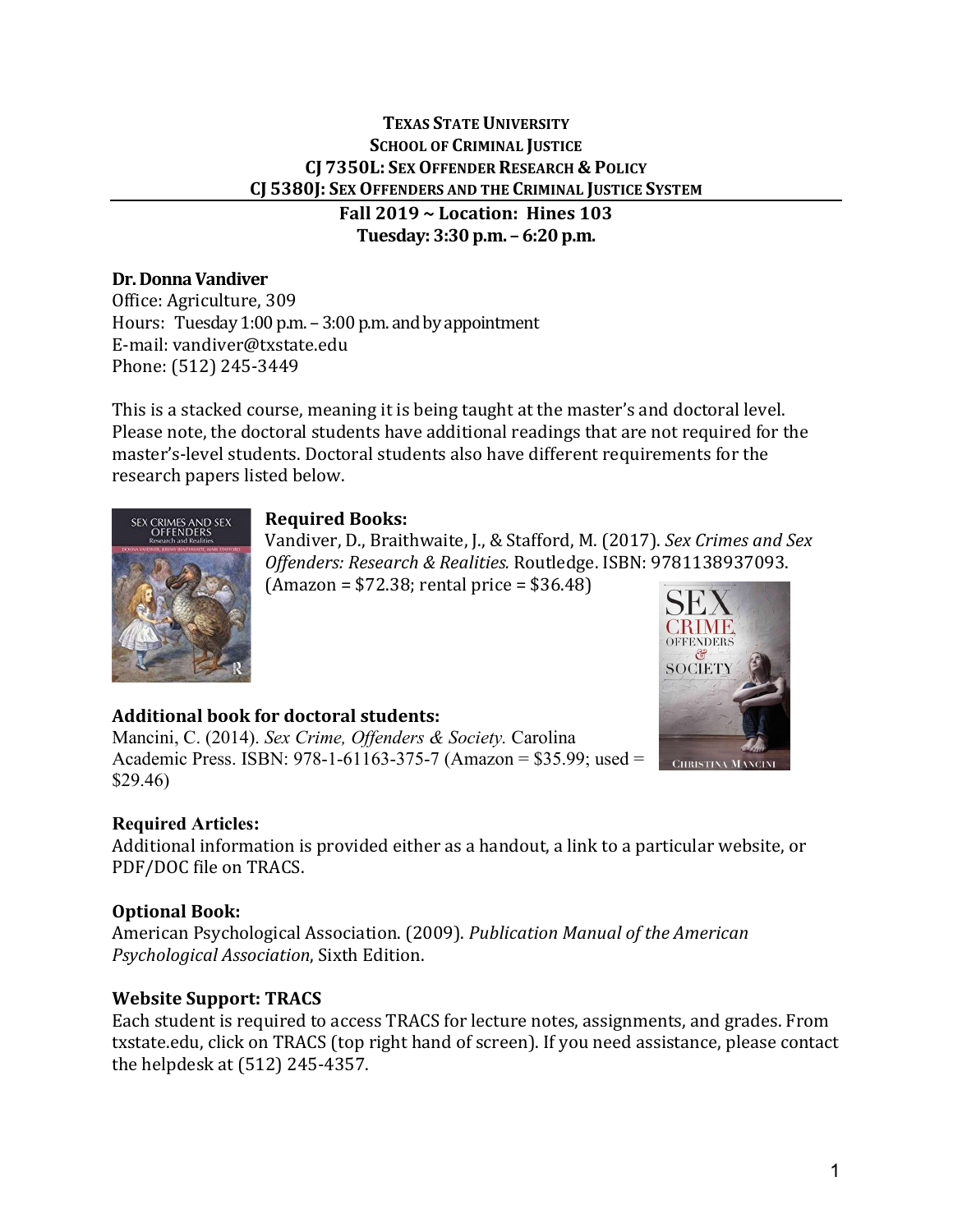### **Suggested App: Cram.com**

Each student can access electronic flashcards via this app. More information can be found at www.cram.com (Search these terms: Sex Crimes, Chapter 1 . . . .).

**Course Description:** CJ 5380/CJ 7350C is a graduate-level course focusing on sex crimes, sex offenders, the criminal justice system, and policy. This course focuses on a broad range of aspects related to sex crimes and sex offenders. Given the recent increased media coverage regarding sex offenders, many myths regarding this group of offenders have been amplified. Here, we will examine these myths through a critical research and reality-based lens. It is highly likely that criminal justice practitioners and academics will work with and/or study sex offenders and/or victims in some capacity.

The purpose of this course is to provide students with information that will benefit them when working with/studying such offenders and/or victims. This course, therefore, will provide an overview of the myths associated with sex crimes and sex offenders. An overview of the types of sex crimes that occur, along with their prevalence, will be examined. Both criminological theories and theories specific to sex offending are identified. Three broad types of sex crimes are assessed: rape/sexual assault, child sexual abuse, and child pornography. An emphasis is placed on typologies, which emphasize the heterogeneity that exists among sex offenders. Attention is also given to special populations of sex offenders: juvenile sex offenders, female sex offenders, and those who sexually abuse in the context of an institution (school, church, daycare, etc.). Additionally, recent trends in investigation strategies, assessment tools, treatment approaches, and legal responses are reviewed and discussed. Emphasis is placed on disputing commonly held myths regarding this population of offenders.

# **Learning Goals and Objectives:**

For each of the following topics, students should be able to recall the associated terminology, define those terms, explain concepts, apply them to novel situations, be able to make connections among the concepts via methods of comparing/contrasting, explain pros and cons of associated policies and various perspectives regarding responses to sex offenders/sex crimes, and critically evaluate them based on empirical evidence, differentiating between common sense approaches and evidence-based approaches. The topics broadly include:

- Number of and trends about sex offenders
- History/background of sex/sex crimes/sex offender research
- $\Box$  Theories (criminological theories applied to sex offenders/crimes and those developed to specifically explain sex offenders/sex crimes)
- $\Box$  Types of sex crimes (rape, child sexual abuse, and child pornography)
- Special populations of sex offenders (juvenile sex offenders, female sex offenders, and those who sexually abuse in the context of an institution)
- Investigation approaches
- Assessment and treatment approaches
- Registration laws and government reactions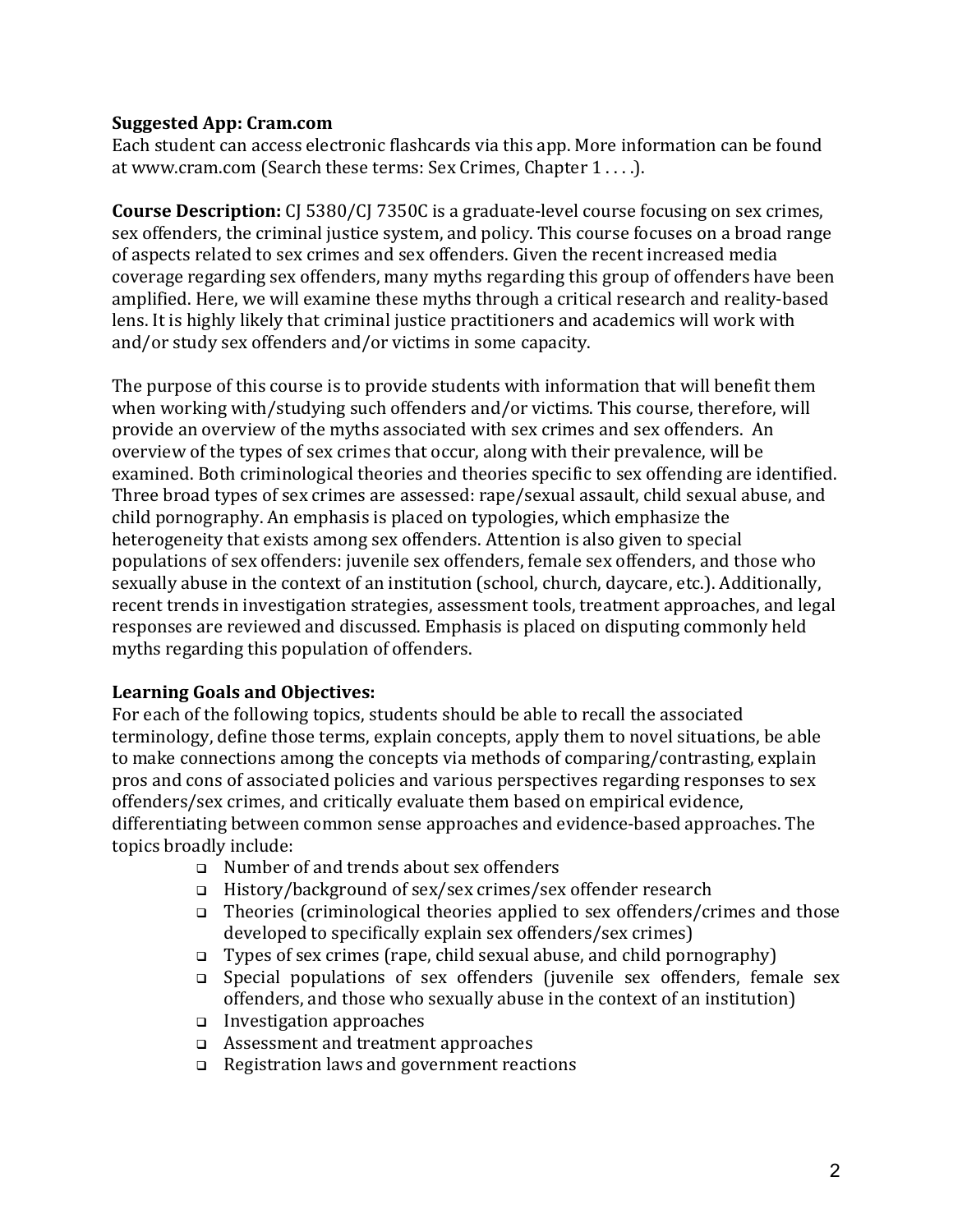These objectives are achieved through various activities, including attending class, taking notes, reading assigned material, participating in class discussions, completing assignments, and preparing for exams.

### **Format of Class**:

PowerPoints of class notes are made available to students on TRACS. This course is a seminar-lecture style class, meaning there are some lectures and some discussions. Two exams are given during the semester, which will cover the lecture material and assigned readings. It is important to attend each class meeting, keep up with the readings, complete all assignments on time, and most importantly, ask questions/clarification about anything that is unclear. You may stop by my office or email if you have questions.

#### **GRADE**

#### **Each student's grade will be based on the following:**

Two exams  $(100 \times 2 = 200 \text{ points})$ 2 Research papers  $(100 \times 2 = 200 \text{ points})$ 1 Presentation of a book related to course topic (50 points) Attendance (Points will be lost for excessive absences) Additional short assignments/activities (TBA)

### **Two Exams (200 points):**

Each exam is worth 100 points. It will include a combination of the following sections: (1) define/explain concepts, worth 20 points; (2) short essays, worth 60 points, and a (3) long(-er) essays (20 points). They are take-home exams (open-notes/resources). Do not under any circumstances confer with your classmates and/or other students regarding the exam. The essays should be well organized and written in proper grammar. The terms I, me, we, you, etc., should be avoided. The answers should include information from lecture and also assigned reading material (rather than providing a common-sense explanation). The second exam will focus primarily on the material covered during the second half, but can include material from the first part of the exam.

#### **Two Research Papers (200 points):**

Each student will choose two topics related to class discussion and/or readings and write two research papers on their chosen topics. Each paper is worth 100 points. paper should be a minimum of 10 pages and maximum of 13 pages. A minimum of 15 peer-reviewed articles is required. (Doctoral students are required to rely on a minimum of 25 sources). Other sources can be used, but do not count towards the 15 peer-reviewed articles. The paper must have a title and include a minimum of seven main words. The paper should examine a research question developed by the student (e.g., What is the relationship between viewing child pornography and committing child abuse?; how can typologies be used during investigations of sex crimes?; what has been university/college response to rape allegations?; and how are current sex-offender policies related/not related to research findings?).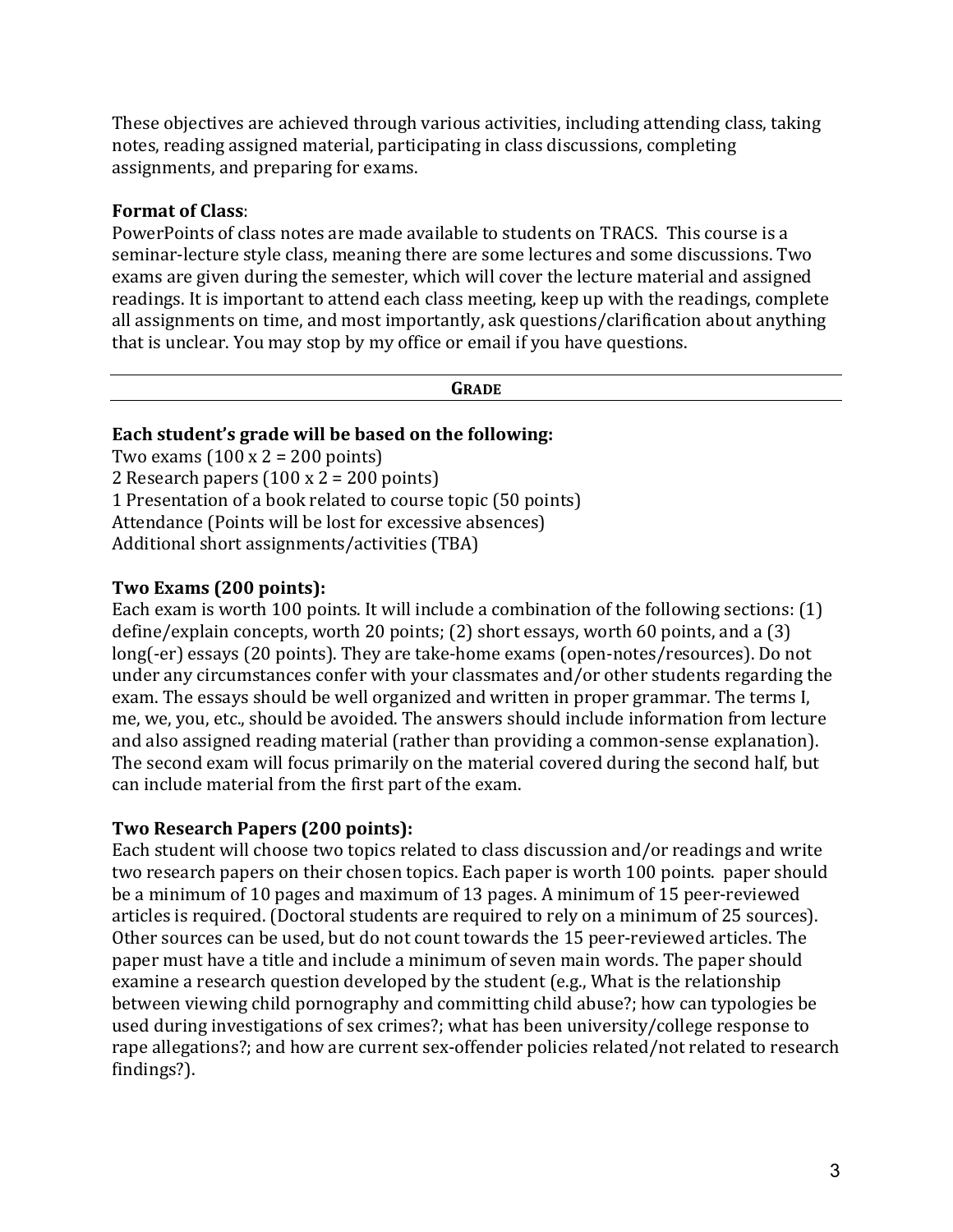The papers should be well organized. Use of headings and subheadings throughout the paper is encouraged, but not required. Each paper should have an introduction (statement of problem) with a thesis statement (clearly and specifically outlining the purpose of the paper), body, and conclusion. The handout, "writing guidelines," along with the APA citation format, should be followed (available on TRACS).

Students may NOT use any part of this paper for another class at Texas State University without receiving permission from myself and the instructor for the other course. Students are not allowed to submit any part of a part written for another class for the papers in this course. This constitutes an honor code violation.

Format: Include a cover page. Use a standard font (12-point Cambria or Times New Roman). Use 1" margins (top, bottom, left, right). Include references. Use APA 6th edition. Papers should be submitted electronically via TRACS on the due date.

Students will submit the papers in stages, receiving feedback throughout the process. This will include (1) submit research paper topic with a specific research question and at least 10 references formatted in APA, (2) (optional) submit completed paper for feedback prior to grading, and (3) final submission of research paper to be graded. Papers that do not conform to the listed requirements, are poorly organized, and/or exhibit substantial grammar/style problems will be returned to be rewritten and cannot earn higher than a 70%.

#### **Book Summary & Analysis Presentation (50 points):**

Each student will choose a non-fiction book about sex crimes/sex offenders to read. Each student will give a 10 to 12-minute presentation at the end of the semester. A list of suggested books is provided on TRACS. Students can, however, choose a book that is not on the list. The presentation should include a brief description of a few select points about the book and apply information learned through the lectures/reading material to provide additional insight into the book. Those who apply critical thinking skills (analyze issues, synthesize information, etc.) will be given higher grades than those who simply describe the book. Descriptive presentations will be given no higher than a grade of C.

#### **CLASSROOM POLICIES**

### **Class Attendance:**

Students are expected to come to every class. After a student misses one class, his/her grade will be negatively affected (10-point reduction for 2 missed classes; 15-point reduction for 3 missed classes, and so on). If you need to arrive late/leave early, arrangements should be made before class. It is expected that students will complete their reading assignments prior to each class.

# **Sensitive Topic Discussion:**

Students should expect to be exposed to sexual abuse information and details that may be uncomfortable or even traumatic to some. Discussing topics related to sexual interactions requires that students behave in a mature manner and respectful to others. Please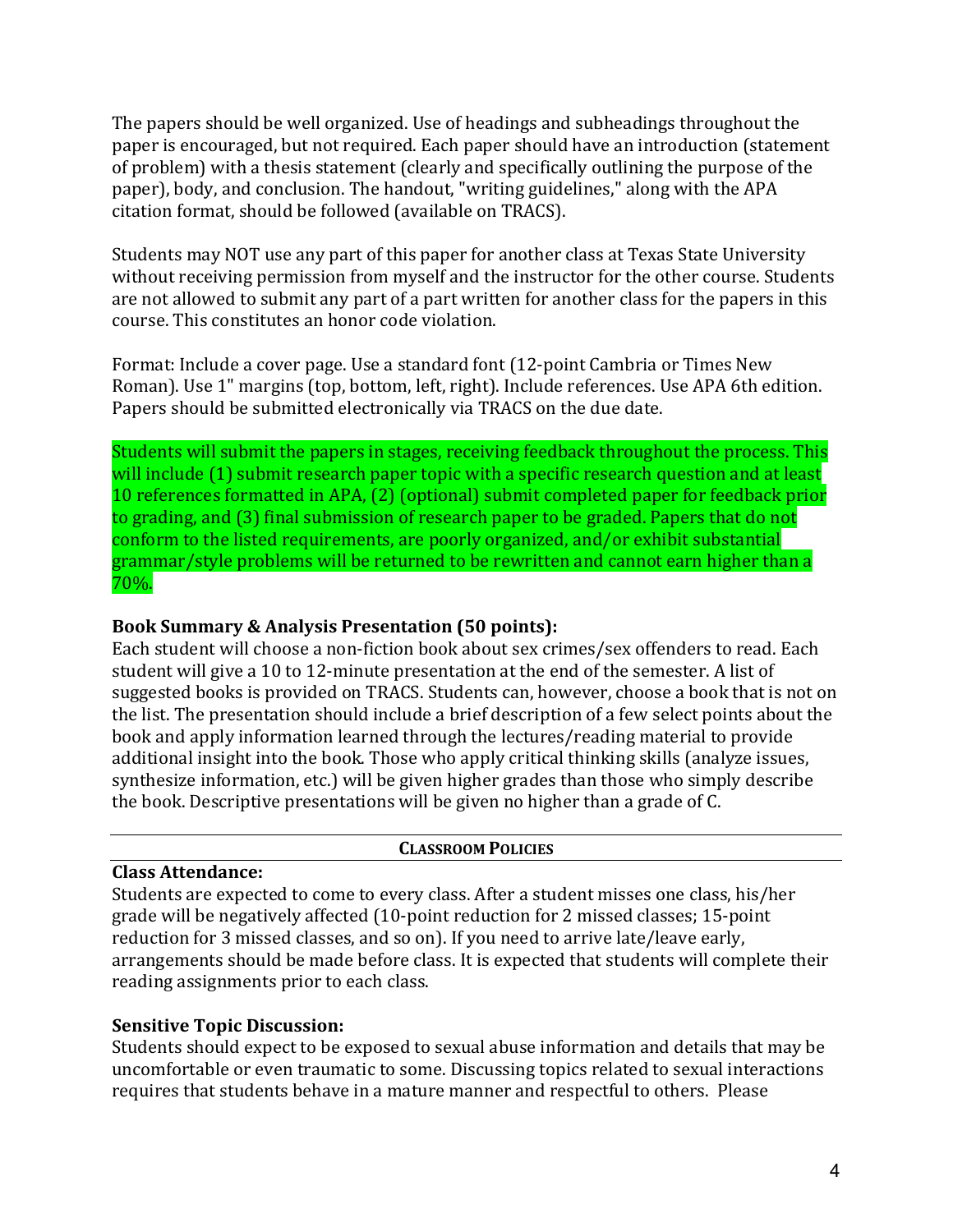consider not taking this course if you believe you cannot behave appropriately or you will be negatively affected by such information. Also consider counseling resources if you or someone close to you has been sexually abused and you would like additional support/services: [http://www.counseling.txstate.edu](http://www.counseling.txstate.edu/)

**Mandatory Reporting of Abuse Disclosure:** I am required by Texas State University's Sexual Misconduct policy to report any sexual misconduct that I am made aware of; students should be aware any such disclosure will be reported in accordance to this policy and Title IX requirements. Details of this policy can be found here: http://www.txstate.edu/oea/related-policies/Sexual-Misconduct-Policy.html

# **Disability:**

Students with a disability, which affects their academic performance, are expected to arrange for a meeting with the instructor so that appropriate strategies can be considered to ensure that participation and achievement opportunities are not impaired. Students with a disability are encouraged to contact the Director of the Counseling Center as chair of the Committee for Continuing Assistance for Disabled Students by telephone (512) 245-3451.

# **Submitting Assignments:**

All assignments (unless otherwise specified) are to be submitted via TRACS, under Assignments. Anytime you submit an assignment/paper/etc., please email a copy to yourself at the time of submission (as TRACS can be glitchy and this will provide a record/documentation of your completed assignment). Feedback for your assignment will be provided electronically. Thus, after your assignment has been graded, check TRACS for your feedback.

Late Assignments: Only assignments that are worth more than 10 points will be accepted late. Assignments due the last week of class can only be turned in two days late maximum. One-half of a letter grade (5 points for a 100-point assignment) will be taken off for late assignments.

# **Academic Dishonesty:**

Students are expected to be familiar with all University policies regarding academic dishonesty.

http://www.dos.txstate.edu/TxState-Handbook/Rules-and-Policies/Honor-Code.html

*Writing Assignments:* Students are expected to do their own work. It should be assumed that all assignments are to be completed by yourself (unless I have indicated otherwise).

Any form of plagiarism will not be tolerated. Plagiarism includes (but it is not limited to) paraphrasing someone else's work and not including the in-text citation, turning in a friend's work (or buying a copy from another person or company), cutting and pasting an author's exact words and passing it off as paraphrased information. You should not use five or more consecutive words from another source without quoting it or change a few of the author's original words, but keep the same sentence structure. It is each student's responsibility to be familiar with what constitutes plagiarism.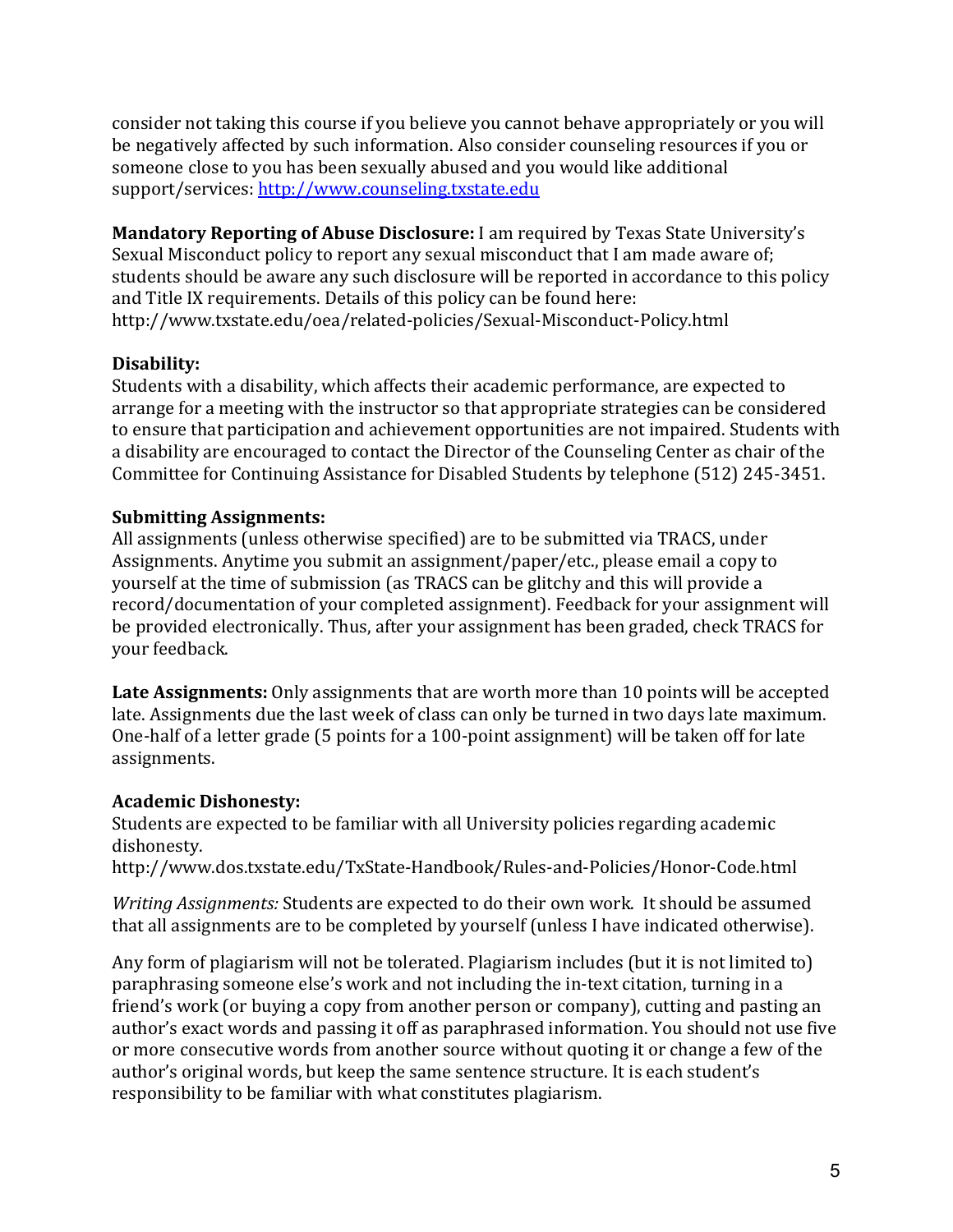### **Grading Policy:**

Each student can access his or her grade any time online. The grade is based on the total number of points you have earned divided by the total possible number of points.

### **Grades are NOT Negotiable:**

At the end of the semester, if you are a few points away (or even one point) from the next grade, you will not have the opportunity to do additional work. Throughout the semester, each student should keep up with his/her grade and monitor his/her own progress. If you want a certain grade in this class, you should calculate the number of points needed on each exam/assignment to obtain that grade. Hold yourself accountable. All grades are posted on the course website; if the grade on the website is not accurate, contact me *immediately*.

### **Grading Scale:**

 $100\% - 90\% = A$  $89\% - 80\% = B$  $79\% - 70\% = C$  $69\% - 60\% = D$ <br><59% = F  $<$ 59%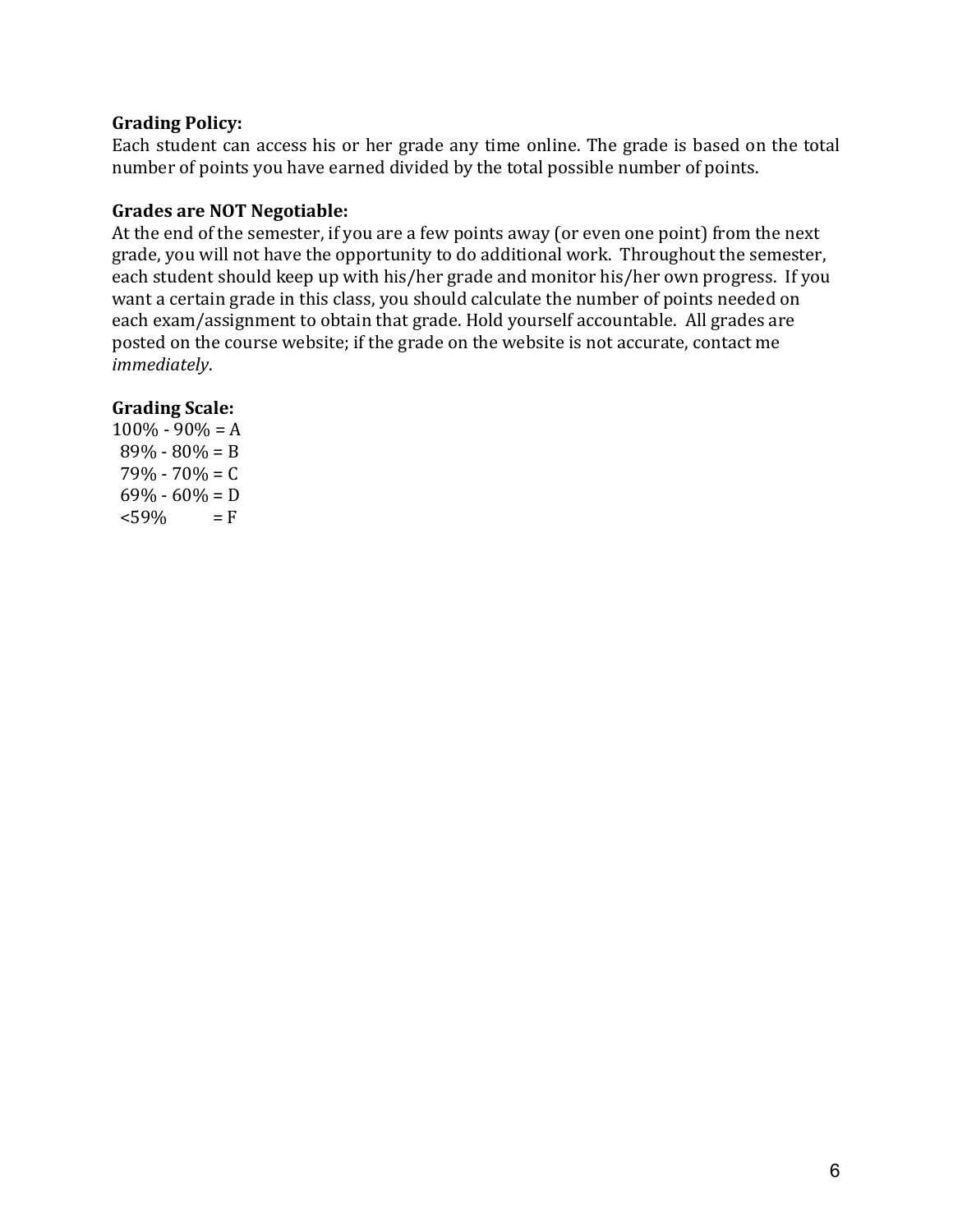# <span id="page-6-0"></span>**TENTATIVE COURSE SCHEDULE[1](#page-6-0)**

| Week<br>#      | <b>Date</b>      | <b>In-Class</b><br>Lecture/Discussion/Topic | <b>Assigned Readings</b>            | <b>Anything Else Due?</b>         |
|----------------|------------------|---------------------------------------------|-------------------------------------|-----------------------------------|
| $\mathbf{1}$   | Aug 27           | <b>Introduction to Course &amp;</b>         | (None)                              |                                   |
|                |                  | <b>Chapter 1</b>                            |                                     |                                   |
| 2              | Sept 3           | <b>Introduction to Sex Crimes</b>           | Sex Crimes: Chapter 1, Introduction |                                   |
|                |                  |                                             | Hanson and Bussiére 1998 article    |                                   |
|                |                  |                                             | Bench & Allen 2013 article          |                                   |
|                |                  |                                             | PhD Students/Optional for MS        |                                   |
|                |                  |                                             | students: Bem 2004 article          |                                   |
| 3              | Sept 10          | <b>Theories of Sexual Offending</b>         | Sex Crimes: Chapter 2, Theory       |                                   |
|                |                  |                                             | Miethe 2006 article                 |                                   |
|                |                  |                                             | PhD Students/Optional for MS        |                                   |
|                |                  |                                             | students: Chapter 8, Mancini book.  |                                   |
| $\overline{4}$ | Sept 17          | Rape                                        | Sex Crimes: Chapter 3, Rape         |                                   |
|                |                  |                                             | Deming et al. 2013 article          |                                   |
| 5              | Sept 24          | <b>Child Sexual Abuse</b>                   | Sex Crimes: Chapter 4, Child Sexual | Paper 1 topic, research question, |
|                |                  |                                             | Abuse                               | and references                    |
|                |                  |                                             | Finkelhor et al. 2014 article       | Due at 10 p.m. on TRACS           |
|                |                  |                                             | PhD Students/Optional for MS        |                                   |
|                |                  |                                             | students: Chapter 10, Mancini book. |                                   |
| 6              | Oct 1            | <b>Child Pornography</b>                    | Sex Crimes: Chapter 5, Child        | Exam 1 will be posted on October  |
|                |                  |                                             | Pornography                         | 2                                 |
|                |                  |                                             | Wolak et al. 2013 article           |                                   |
| $\overline{7}$ | Oct <sub>8</sub> | Juvenile Sex Offenders &                    | Sex Crimes: Chapter 6, Juvenile Sex | <b>Exam 1 (Topics Related to</b>  |
|                |                  | <b>Female Sex Offenders</b>                 | <b>Offenders</b>                    | Chapters 1-5) due on Oct 8th      |
|                |                  |                                             | Sex Crimes: Chapter 7, Female Sex   | 10 p.m. on TRACS                  |
|                |                  |                                             | <b>Offenders</b>                    |                                   |
|                |                  |                                             | NYTimes articles: How can you       | Optional: Draft of Paper 1 Due    |

<sup>&</sup>lt;sup>1</sup> The instructor reserves the right to add/change/delete material to the course syllabus. All announcements will be made in class, on TRACS, or both.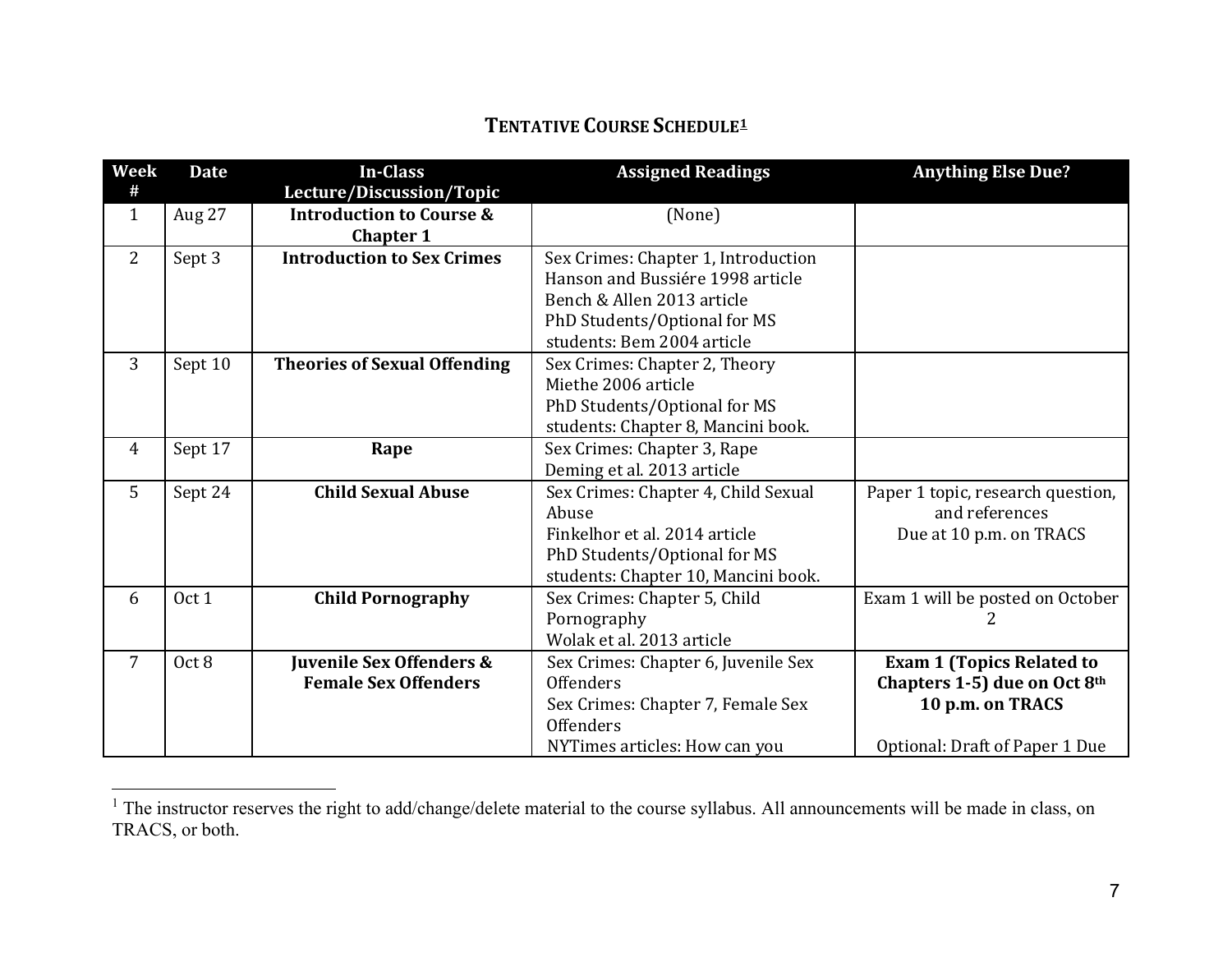| Week | <b>Date</b>       | <b>In-Class</b>                                                   | <b>Assigned Readings</b>                                                                                                         | <b>Anything Else Due?</b>                                                    |
|------|-------------------|-------------------------------------------------------------------|----------------------------------------------------------------------------------------------------------------------------------|------------------------------------------------------------------------------|
| #    |                   | Lecture/Discussion/Topic                                          |                                                                                                                                  |                                                                              |
|      |                   |                                                                   | distinguish a budding pedophile&<br><b>Beyond Betryal</b><br>PhD Students/Optional for MS<br>students: Chapter 11, Mancini book. | October 12 <sup>th</sup> (Saturday) at 10<br>p.m. on TRACS                   |
| 8    | <b>Oct 15</b>     | <b>Institutional Sexual Abuse</b>                                 | Sex Crimes: Chapter 8, Institutional<br><b>Sexual Abuse</b><br>Barnyard 2014 article                                             | Paper 1 due<br>Due at 10 p.m. on TRACS                                       |
| 9    | <b>Oct 22</b>     | <b>Investigations of Sex Crimes &amp;</b><br><b>Sex Offenders</b> | Sex Crimes: Chapter 9, Investigations                                                                                            | Paper 2 topic, research question,<br>& references<br>Due at 10 p.m. on TRACS |
| 10   | <b>Oct 29</b>     | <b>Assessment and Treatment of</b><br><b>Sex Offenders</b>        | Sex Crimes: Chapter 10, Assessment<br>and Treatment of Sex Offenders<br>Bitna et al. 2015 article                                | Optional: Draft of Paper 2 Due at<br>10 p.m. on TRACS                        |
| 11   | Nov <sub>5</sub>  | Laws                                                              | Sex Crimes: Chapter 11, Laws                                                                                                     | <b>Research Paper 2 Due</b><br>Due at 10 p.m. on TRACS                       |
| 12   | Nov <sub>12</sub> | No class meeting on Tuesday<br>Monday: visit Pegasus (optional)   |                                                                                                                                  | (ASC Conference)<br>Exam 2 will be posted<br>on November 12                  |
| 13   | Nov <sub>19</sub> | Presentations                                                     |                                                                                                                                  | Exam 2 due on Nov 19th<br>10 p.m. on TRACS                                   |
| 14   | Nov 26            | Presentations                                                     |                                                                                                                                  | (Thanksgiving week)                                                          |
| 15   | Dec <sub>3</sub>  | <b>Guest Speakers (TBA)</b>                                       |                                                                                                                                  | Dec 5 <sup>th</sup> at 10 p.m. on TRACS                                      |